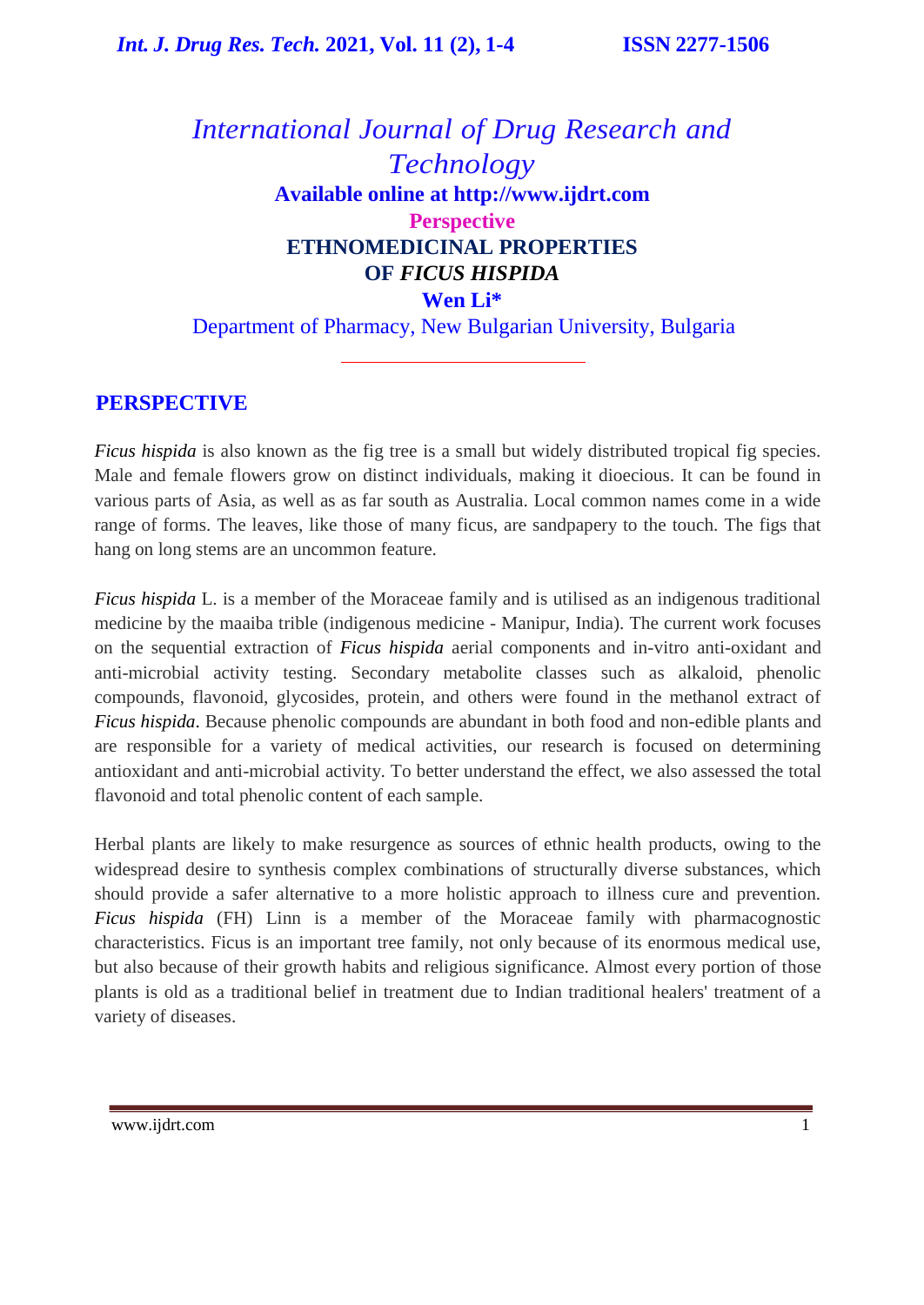Herbal plants are likely to make a resurgence as sources of ethnic health products, owing to the widespread desire to synthesis complex combinations of structurally diverse substances, which should provide a safer alternative to a more holistic approach to illness cure and prevention. *Ficus hispida* (FH) Linn is a member of the Moraceae family with pharmacognostic characteristics. Ficus is an important tree family, not only because of its enormous medical use, but also because of their growth habits and religious significance. Almost every portion of those plants is old as a traditional belief in treatment due to Indian traditional healers' treatment of a variety of diseases.

#### **Ethnomedicinal properties**

The usage of FH can be traced back to the time of Charaka, who recommended combining fig juice with jaggery as a sramsana (light purgative) for the treatment of switra (vitiligo). The unripe fruit is used to make curry by Meghalayan tribals. Fruit juices, in combination with honey, are effective anti-hemorrhagics. Dysentery, ulcers, biliousness, psoriasis, anaemia, piles, and jaundice are all treated using this plant's caustic, astringent, bitter, and cooling properties. Furthermore, the fruit is used as an aphrodisiac, tonic, lactagogue, and emetic. The leaves are chewed by rural people in the villages of Khatra, Bankura, West Bengal, India, to treat diarrhoea. Various major pharmacological actions such as antioxidant, cardioprotective, hepatoprotective, anticancer, anti-inflammatory, and others have been linked to distinct sections of FH, according to a literature review. Furthermore, the mechanism of action behind the activities must be determined, which will aid in the development of bioactives for therapeutic use. Keeping these factors in mind, we're working to figure out how FH's documented pharmacological activity and therapeutic activity are linked.

#### **Hypoglycemic activity**

Scientists have successfully demonstrated the hypoglycemic activity of FH bark in diabetic albino rats. They reported that water soluble portion of ethanolic extract of the bark showed significant reduction of blood glucose level, increase in the uptake of glucose and increase in the glycogen content of liver, skeletal muscle and cardiac muscle. They also revealed the interaction of the constituent of the extract with insulin on concomitant administration, but the compound involved is not yet established.

#### **Cardioprotective effect**

The cardioprotective effect of FH leaf extract on cyclophosphamide-mediated myocardial damage caused by oxidative stress in the rat heart was investigated. The extract inhibited lipid peroxidation and improved the levels of superoxide dismutase, catalase, glutathione peroxidase, glutathione reductase, glutathione-S-transferase, and glutathione activity in cardiac tissue caused by cyclophosphamide, according to this study.

[www.ijdrt.com](http://www.ijdrt.com/) 2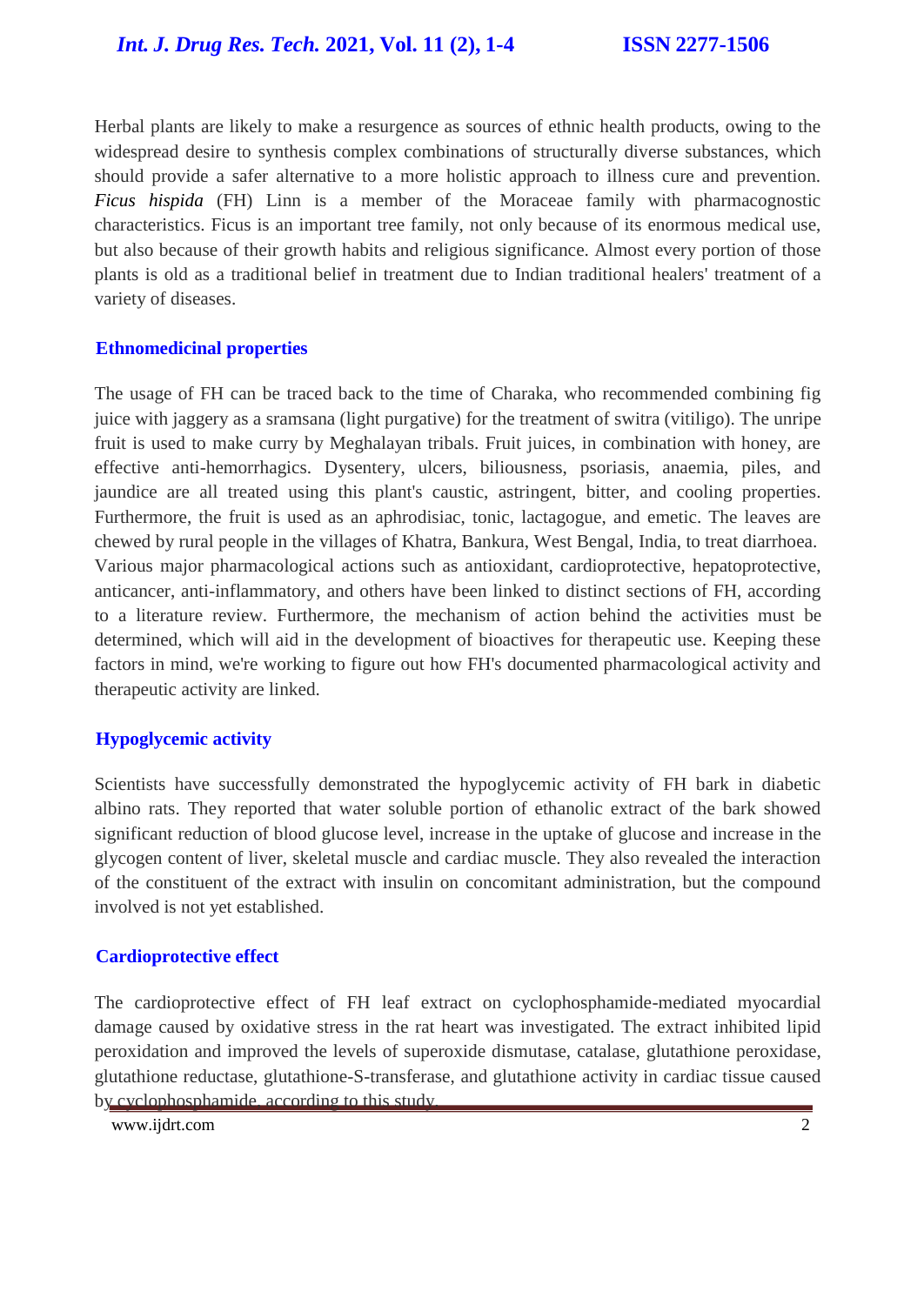## **Antidiarrheal activity**

The antidiarrheal activity of extracts from the leaves of FH in rats was tested against castor-oilinduced diarrhoea and PEG2-induced interpooling in rats. When given orally, the methanolic extract of leaves had a significant and dose-dependent antidiarrheal effect, as well as reducing the propulsion of charcoal meal through the gastrointestinal tract. They also determined the extract dose, discovering that 600 mg/kg provided the same response as 5 mg/kg diphenoxylate.

### **Antiulcerogenic effect**

In a study on the methanolic extract of FH root in aspirin ulcerated rats, researchers discovered that doses of 200 and 400 mg/kg dramatically reduced the incidence of ulcers, improved ulcer healing, and lowered free and total acidity.

### **Sedative and anticonvulsant effects**

In swiss albino mice, scientists used a methanolic extract of leaves at doses of 200 and 400 mg/kg to study phenobarbitone-induced sleeping time and hole-board exploring behaviour for a sedation test, as well as strychnine, picrotoxin, and phenylenetetrazole-induced convulsion. The results showed that phenobarbitone evoked a significant and dose-dependent reduction in the onset and lengthening of sleep duration. In addition, it was observed that exploratory action was suppressed. Furthermore, at a dose of 400 mg/kg, full suppression of seizures caused by picrotoxin and strychnine was observed, as well as considerable extension of both clonic and tonic seizures.

### **Neuroprotective effects**

In mice, scientists discovered that a methanolic extract of FH leaves had a neuroprotective effect against b-amyloid-induced cognitive impairments and oxidative damage. The extract inhibits cognitive activity and memory deficits while suppressing the elevated level of thiobarbituric acid reactive species in the brain, according to the study. Antioxidant enzymes including glutathione peroxidase, glutathione reductase, and superoxide dismutase also showed higher activity in the study. These exercises may be beneficial in the treatment of Alzheimer's disease and other agerelated cognitive deficits in a holistic manner.